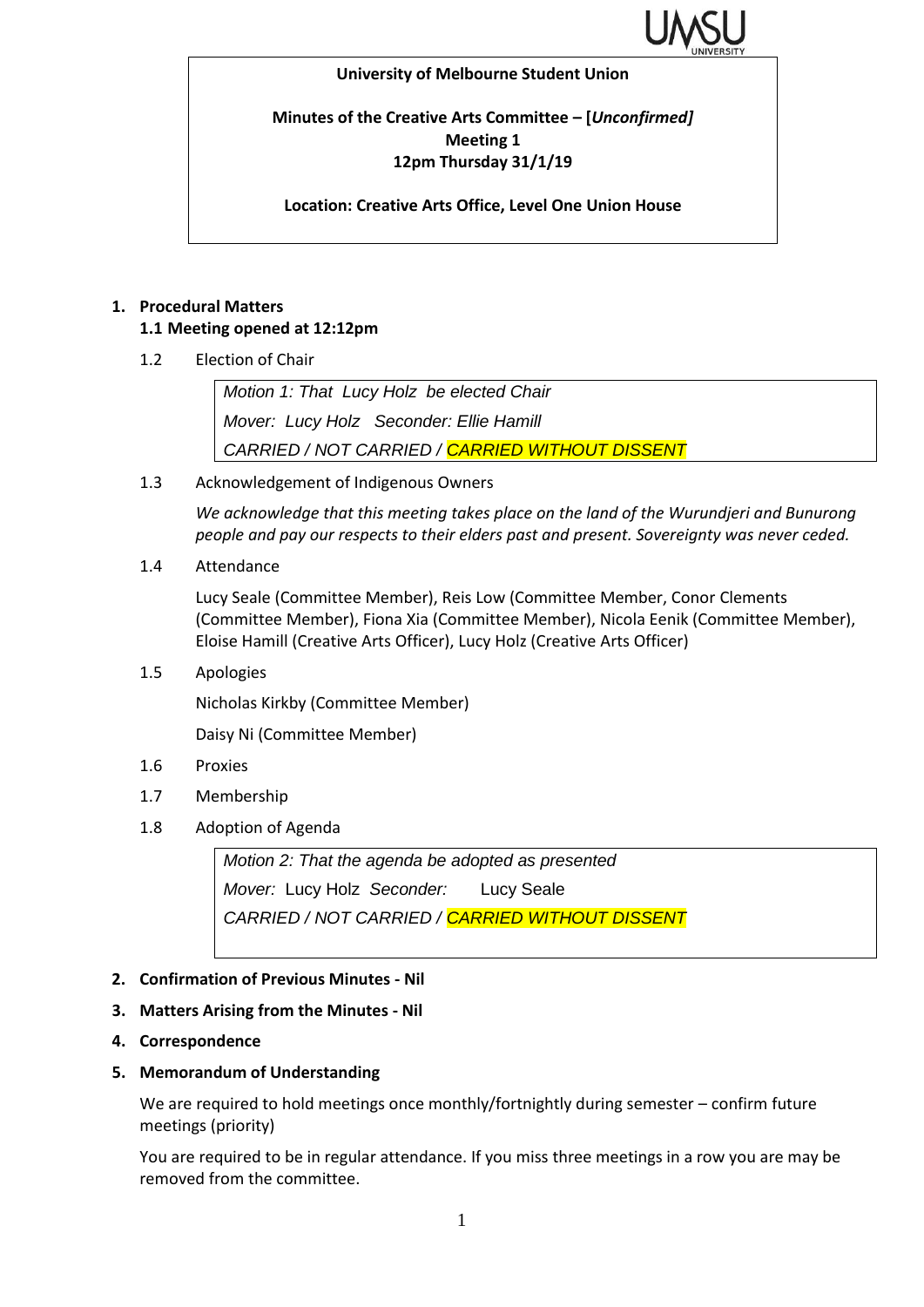Expectations:

Listen to each other with respect and consideration.

Be aware that we will have differences of opinion & perspective.

Contribute positively and productively

Speak your mind, share your knowledge & understanding with the group.

## **6. Arts Office Report**

### **6.1 SummerFest:**

Creative Arts Carnival Day Stall – VCA Tuesday  $19<sup>th</sup>$ , Parkville Tuesday 26<sup>th</sup> of February, Time TBC

- Information about Creative Arts
- Collage station
- Face painting  $-$  need someone
- Amazing if committee could come

UMSU Sleepover – Friday,  $1<sup>st</sup>$  March, 710pm-late TBC

- Craft and Chill Space Arts Lab, food and scrunchie making workshop
- Save Planet Earth Maze Graham Cornish A & B TBC

Botanic Drawing Workshop (Burnley) – Friday 1<sup>st</sup> March February, time TBC, meet @ Parkville Campus and head to Burnley

Arty Party – Thursday 7th March, Time 6-9pm, Ida Bar – Theme Summer Fun

#### **6.2 Recurring Events:**

Visual Art Classes:

Botanic Drawing (Burnley – Summerfest) Friday  $1<sup>st</sup>$  of March, Found Sculptural Assemblage (Environments and Haydn Allen) Date TBC

Other collaborations: Queer Writing Workshop with Queer Department in the lead up to Mudfest and Camp magazine, Environments and Disabilities in the lead up to Mudfest especially the selection of Access and Sustainability Managers, Above Water Creative Writing Anthology and Launch Party collaboration with Media Department

Pot Luck Open Mic Nights TBC – if people are keen to run we can provide the budget

Workshops: (Dates TBC – in the lead up to Mudfest)

Grant Applications (Theatreboard, Creative Arts, and SSAF, external), Sustainability in Art, Accessibility in Art, Healthy Art Making (Arts Wellbeing Collective)

Talking Out of Your Arts (Projects TBC)

Student Theatre Council (First email and Meeting – Week 1 TBC)

#### **6.3 Special Events:**

Mudfest – Semester 2 – August  $21<sup>st</sup>$  – 28<sup>th</sup> 2019

- o Production Team Call out TBC will keep committee informed
- o Artist Call out TBC will keep committee informed

Above Water – Semester 2 (Dates TBC)

### **6.4 Other:**

Grant Applications